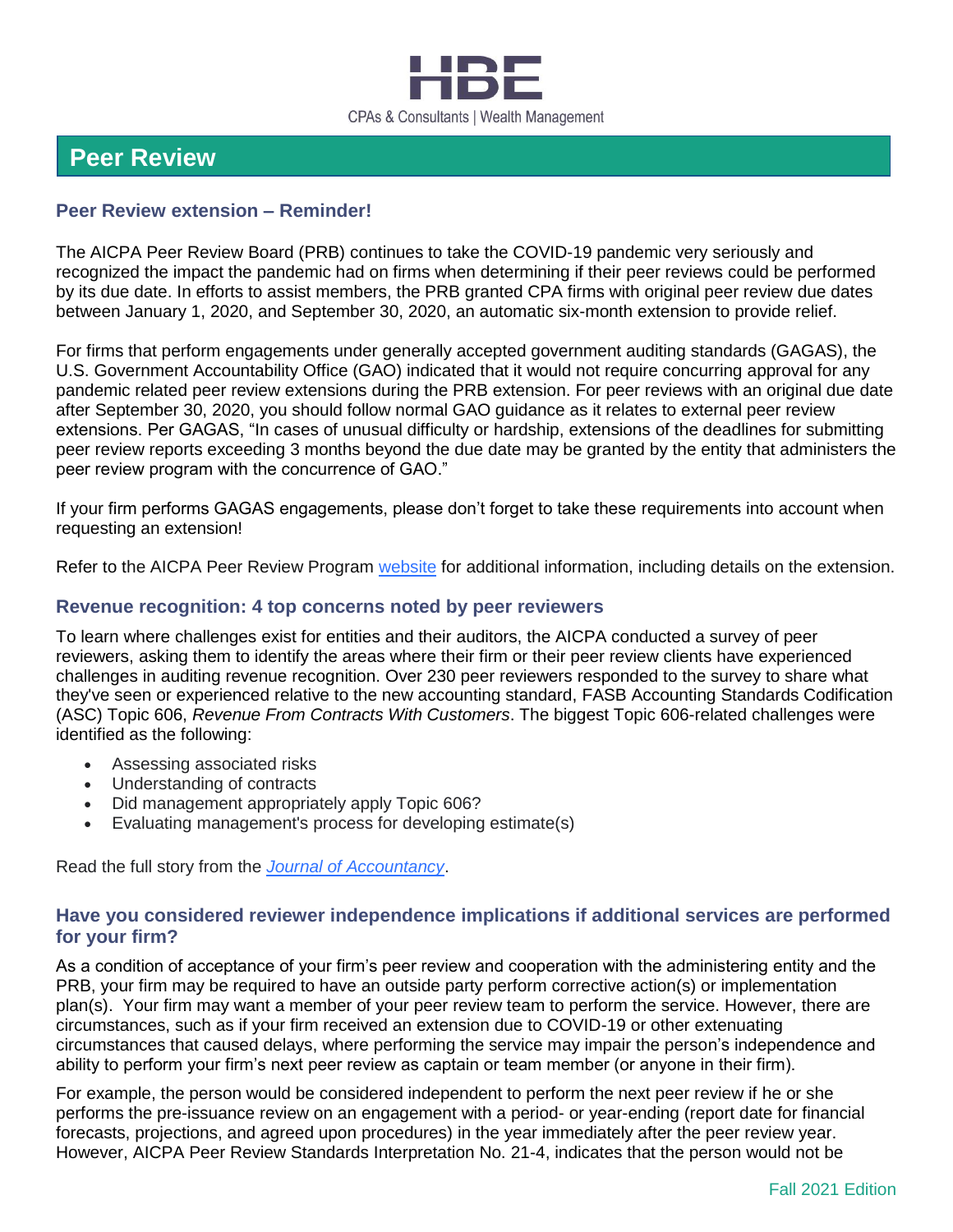considered independent (and thus would not be eligible to perform the next peer review) if he or she performs the pre-issuance review on an engagement with a year-ending in the year immediately before or during your firm's next peer review year. An important factor to consider is the year-end of the engagement, not necessarily when the pre-issuance review is performed. As an example, see the following scenario:

#### Peer review year: **Jan 1, 2020 – Dec 31, 2020**

The year after the peer review year end: **Jan 1, 2021 – Dec 31, 2021** – The person would remain independent if the pre-issuance reviews were on engagements with years-ending during this period.

The year immediately preceding the next peer review: **Jan 1, 2022 – Dec 31, 2022** or the year within the peer review year**: Jan 1, 2023- Dec 31, 2023** – The person's independence would be impaired for the next peer review if he or she performed pre-issuance reviews on engagements with years-ending during these periods.

Likewise, the person would be considered independent on your firm's next peer review if he or she performs any service involving your firm's system of quality control for or during the year immediately after the previous peer review year. Such services include reviewing or performing your firm's annual internal monitoring, reviewing your firm's completion of the intended remedial actions in your Letter of Response or Findings for Further Consideration, and reviewing your firm's Quality Control Document.

If a member of your peer review team cannot perform the service, he or she may recommend who can. Additionally, the [Peer Reviewer Search](https://peerreview.aicpa.org/reviewer_Search.html) includes peer reviewers who have indicated on their resumes that they are willing to perform these services – select "I am a firm looking for an outside party or subject matter expert to perform consulting services for my firm" to identify an outside party.

# **Single Audits and SOC tools**

## **Do your clients need a single audit?**

The changes to the accounting profession in response to the COVID-19 pandemic have been swift. Legislation such as the CARES Act and the American Rescue Plan Act of 2021 have provided historic levels of federal funding to states and localities, not-for-profits, and other entities. With this new funding, many organizations may find themselves subject to a single audit for the first time. Single audits have a significant public interest component as they are relied on by federal agencies as part of their responsibilities for determining compliance with requirements of federal awards by nonfederal entities.

If your client expends \$750,000 or more in federal awards in a fiscal year, a single audit is likely required. These funds can be provided directly from the federal agencies or pass-through entities such as state and local agencies or not-for-profit organizations. The single audit is a highly specialized organization-wide audit intended to provide assurance that a nonfederal entity has adequate internal controls in place and is in compliance with program requirements.

In conjunction to any single audits conducted, an audit in accordance with generally accepted government auditing standards (GAGAS) is also required.

If your firm performs a single audit engagement, it will be required to have a system peer review, which includes a review of your firm's system of quality control and at least one single audit engagement (or the audit of those compliance requirements and internal controls over compliance with those requirements).

For more information on single audits, consider the following resources:

- To assist in understanding new programs that require single audits, GAQC Summary of Uniform [Guidance Applicability for New COVID-19 Related Federal Programs.](https://nam12.safelinks.protection.outlook.com/?url=https%3A%2F%2Fwww.aicpa.org%2Fcontent%2Fdam%2Faicpa%2Finterestareas%2Fgovernmentalauditquality%2Fresources%2Fsingleaudit%2Funiformguidanceforfederalrewards%2Fdownloadabledocuments%2Fgaqc-summary-of-applicability-for-new-coronavirus-related-fed-programs-20200616.pdf&data=04%7C01%7CKaren.Aylor%40aicpa-cima.com%7C7bc2438302964c47a31808d98eb23895%7Cab44e261e3294327bbdd17a5478226a1%7C1%7C0%7C637697719442025709%7CUnknown%7CTWFpbGZsb3d8eyJWIjoiMC4wLjAwMDAiLCJQIjoiV2luMzIiLCJBTiI6Ik1haWwiLCJXVCI6Mn0%3D%7C3000&sdata=3496uTQjTdDIaOwHcp1GAgTRh%2FqykaOZZyOd%2B%2FUT8MM%3D&reserved=0)
- For additional information related to performing single audits under the Uniform Guidance, AICPA's [Governmental Audit Quality Center,](https://nam12.safelinks.protection.outlook.com/?url=https%3A%2F%2Fwww.aicpa.org%2Finterestareas%2Fgovernmentalauditquality%2Fresources%2Fsingleaudit%2Funiformguidanceforfederalrewards.html&data=04%7C01%7CKaren.Aylor%40aicpa-cima.com%7C7bc2438302964c47a31808d98eb23895%7Cab44e261e3294327bbdd17a5478226a1%7C1%7C0%7C637697719442035702%7CUnknown%7CTWFpbGZsb3d8eyJWIjoiMC4wLjAwMDAiLCJQIjoiV2luMzIiLCJBTiI6Ik1haWwiLCJXVCI6Mn0%3D%7C3000&sdata=i%2FvFesZHbieTo0dZUJSyqPLOr6KAb3tAvZjjG6%2BMMhI%3D&reserved=0) including its [COVID-19 Resources](https://nam12.safelinks.protection.outlook.com/?url=https%3A%2F%2Fwww.aicpa.org%2Finterestareas%2Fgovernmentalauditquality%2Fresources%2Fsingleaudit%2Funiformguidanceforfederalrewards.html%23COVID&data=04%7C01%7CKaren.Aylor%40aicpa-cima.com%7C7bc2438302964c47a31808d98eb23895%7Cab44e261e3294327bbdd17a5478226a1%7C1%7C0%7C637697719442045697%7CUnknown%7CTWFpbGZsb3d8eyJWIjoiMC4wLjAwMDAiLCJQIjoiV2luMzIiLCJBTiI6Ik1haWwiLCJXVCI6Mn0%3D%7C3000&sdata=4KI%2BCxIpbh3GogfhkKTpF14izcZLHv4yXGzwY2Cr8uI%3D&reserved=0) page.
- For helpful resources for experienced single auditors, [Increased demand for single audit engagements.](https://www.aicpa.org/interestareas/peerreview/specializedaudits.html)
- For additional questions related to peer review, contact the technical hotline at 919.402.4502 or [prsupport@aicpa.org.](mailto:prsupport@aicpa.org)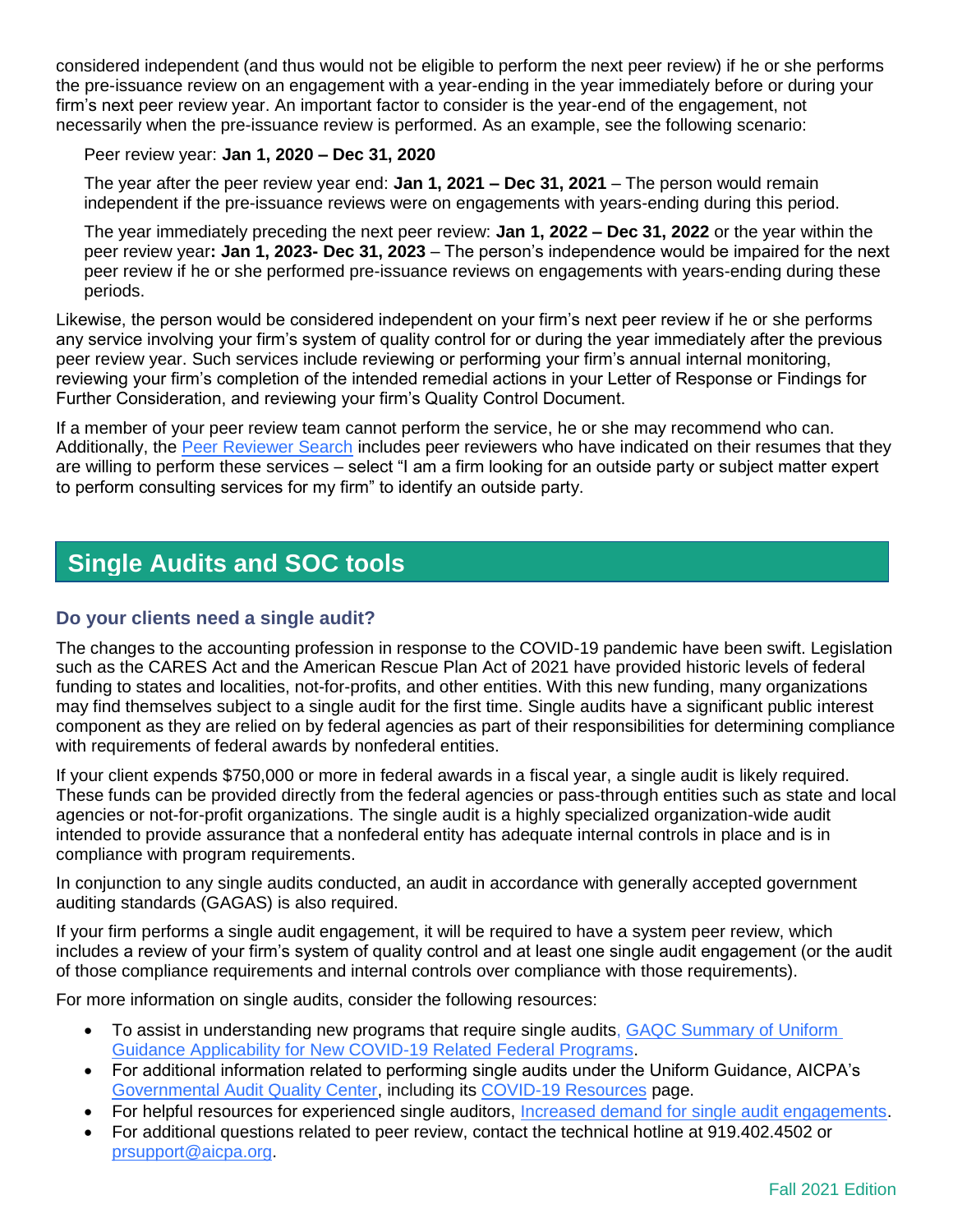## *Effect of the Use of Software Tools in SOC 2® Examinations*

The AICPA staff has issued Frequently Asked Questions (FAQs) titled, *[Effect of the Use of Software Tools in](https://future.aicpa.org/resources/article/faqs-effect-of-the-use-of-software-tools-on-soc-2-r-examinations)  [SOC 2® Examinations](https://future.aicpa.org/resources/article/faqs-effect-of-the-use-of-software-tools-on-soc-2-r-examinations)*. The FAQs address an increasing number of software solutions intended to improve the efficiency with which service organizations can prepare for and undergo SOC 2 examinations.<sup>[1]</sup> Such software solutions, referred to as SOC 2 tools in the document, that are properly designed, configured and managed to meet the objectives of a service organization's environment may benefit interactions between the service organization and the service auditor during a SOC 2 examination. However, there are certain risks that may arise from the use of such tools.

The FAQs describe the potential risks of using SOC 2 tools, how those risks may affect the ways in which the service auditor meets relevant responsibilities in a SOC 2 examination, and the professional and ethical responsibilities that a service auditor may need to consider before entering into certain business relationships with providers of SOC 2 tools. The FAQs represent the views of AICPA staff based on the input of members of the AICPA Assurance Service Executive Committee's SOC 2 working group.



l

<sup>[1]</sup> Although similar tools may be marketed to organizations engaging a CPA to perform other attestation engagements, this document addresses only the potential impact of the use of such tools in SOC 2 examinations. Nevertheless, some of the guidance may be helpful when considering the effect of similar tools in other attestation engagements.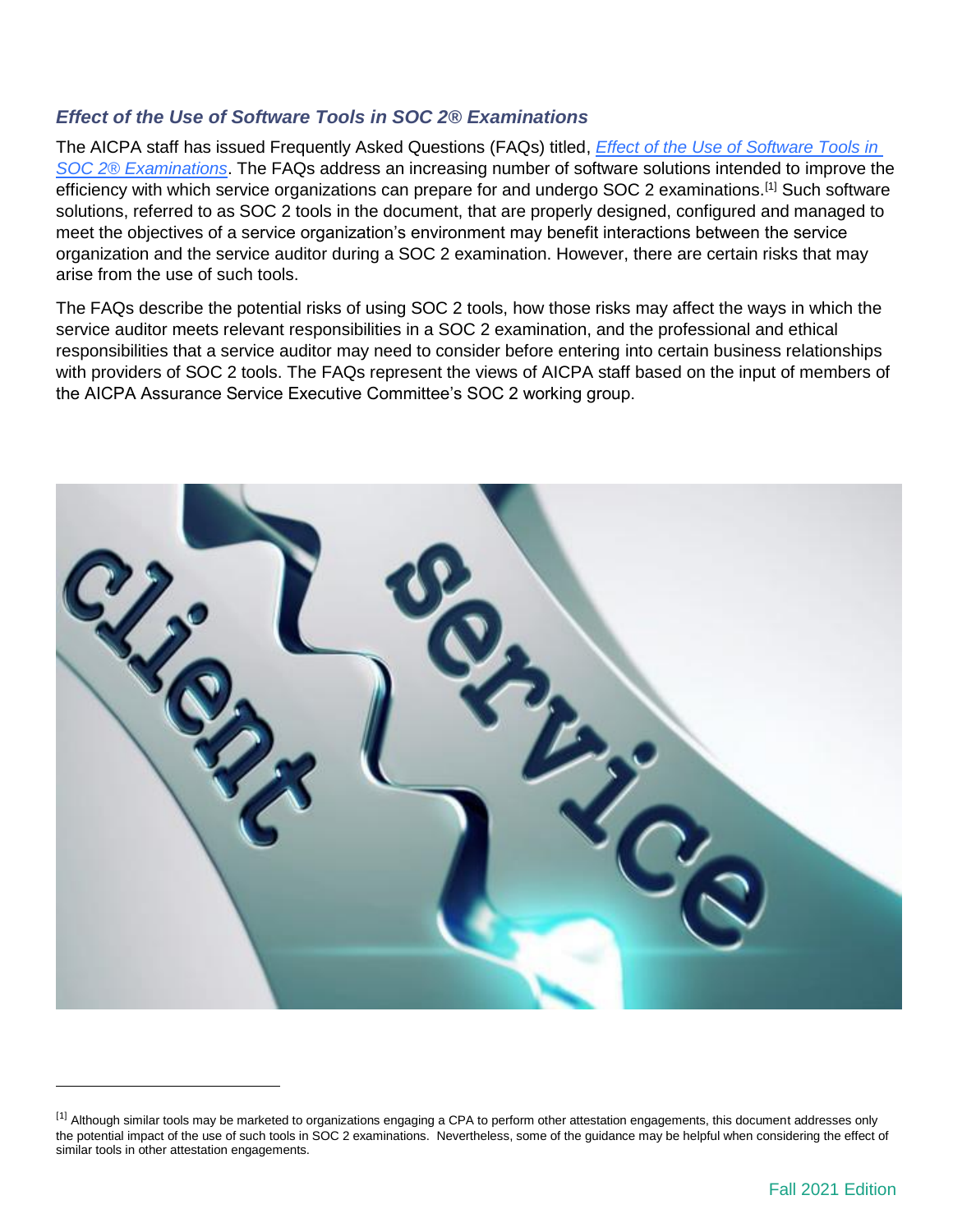# **Standards**

#### **SAS No. 134,** *Auditor Reporting and Amendments, Including Amendments Addressing Disclosures in the Audit of Financial Statements***, as amended**

Required implementation is right around the corner for Statement on Auditing Standards (SAS) No. 134, *Auditor Reporting and Amendments, Including Amendments Addressing Disclosures in the Audit of Financial Statements*. SAS No. 134, as amended, is effective for audits of financial statements for periods ending on or after December 15, 2021, with early implementation permitted.

SAS No. 134 replaces AU-C sections 700B, 705B and 706B and introduces a new section 701. SAS No. 134 contains the following sections:

- **Section 700,** *Forming an Opinion and Reporting on Financial Statements*, codified in AU-C section 700 of AICPA *Professional Standards*, is the foundational section that addresses the auditor's responsibility to form an opinion on the financial statements and prescribes the form and content of the auditor's report when issuing an unmodified "clean" opinion. This section also includes an appendix of amendments to various AU-C sections relating to auditor reporting and disclosures.
- **Section 705,** *Modifications to the Opinion in the Independent Auditor's Report*, codified in AU-C section 705 of AICPA *Professional Standards*, addresses the form and content of the report when the auditor concludes that a clean auditor's opinion in accordance with section 700 is not appropriate (qualified, adverse, or disclaimer of opinion).
- **Section 706,** *Emphasis-of-Matter Paragraphs and Other-Matter Paragraphs in the Independent Auditor's Report*, codified in AU-C section 706 of AICPA *Professional Standards*, addresses additional communications in the auditor's report (emphasis-of-matter and other-matter paragraphs).
- **New! Section 701,** *Communicating Key Audit Matters in the Independent Auditor's Report,*  codified in AU-C section 701 of AICPA *Professional Standards*, addresses the auditor's responsibility to communicate key audit matters (KAMs) in the auditor's report when the auditor is engaged to do so. SAS No. 134, as amended, does NOT require the communication of KAMs.

In addition to the auditor reporting content, SAS No. 134, as amended, also amends various AU-C sections to focus auditor attention on disclosures throughout the audit process AICPA staff has prepared an ["At a glance"](https://us.aicpa.org/content/dam/aicpa/research/standards/auditattest/downloadabledocuments/sas-134-at-a-glance.pdf) [document](https://www.aicpa.org/content/dam/aicpa/research/standards/auditattest/downloadabledocuments/ssae-19-at-a-glance.pdf) to provide a detailed summary of the standard.

## **SAS No. 136,** *Forming an Opinion and Reporting on Financial Statements of Employee Benefit Plans Subject to ERISA***, as amended**

Statement on Auditing Standards (SAS) No. 136, *Forming an Opinion and Reporting on Financial Statements of Employee Benefit Plans Subject to ERISA* (EBP SAS), as amended, is effective for audits of financial statements for periods ending on or after December 15, 2021. Early implementation is permitted. The EBP SAS prescribes certain new performance requirements for an audit of financial statements of employee benefit plans subject to the Employee Retirement Income Security Act of 1974 (ERISA) and changes the form and content of the related auditor's report. It should not be adapted for plans that are not subject to ERISA. The EBP SAS, as amended, has been codified in new AU-C section 703 of the AICPA *Professional Standards*.

The EBP SAS, as amended, specifically addresses requirements for:

- Engagement acceptance
- Audit risk assessment and response, including the auditor's consideration of relevant plan provisions
- Communications of reportable findings with those charged with governance
- The auditor's responsibilities relating to the ERISA-required supplemental schedules and the Form 5500
- The form and content of the related auditor's report

Formerly referred to as a "limited-scope audit," the EBP SAS refers to this type of audit as an "ERISA section 103(a)(3)(C) audit." The EBP SAS clarifies what is expected of the auditor, including specific procedures when performing an ERISA section 103(a)(3)(C) audit, and establishes a new form of report that provides greater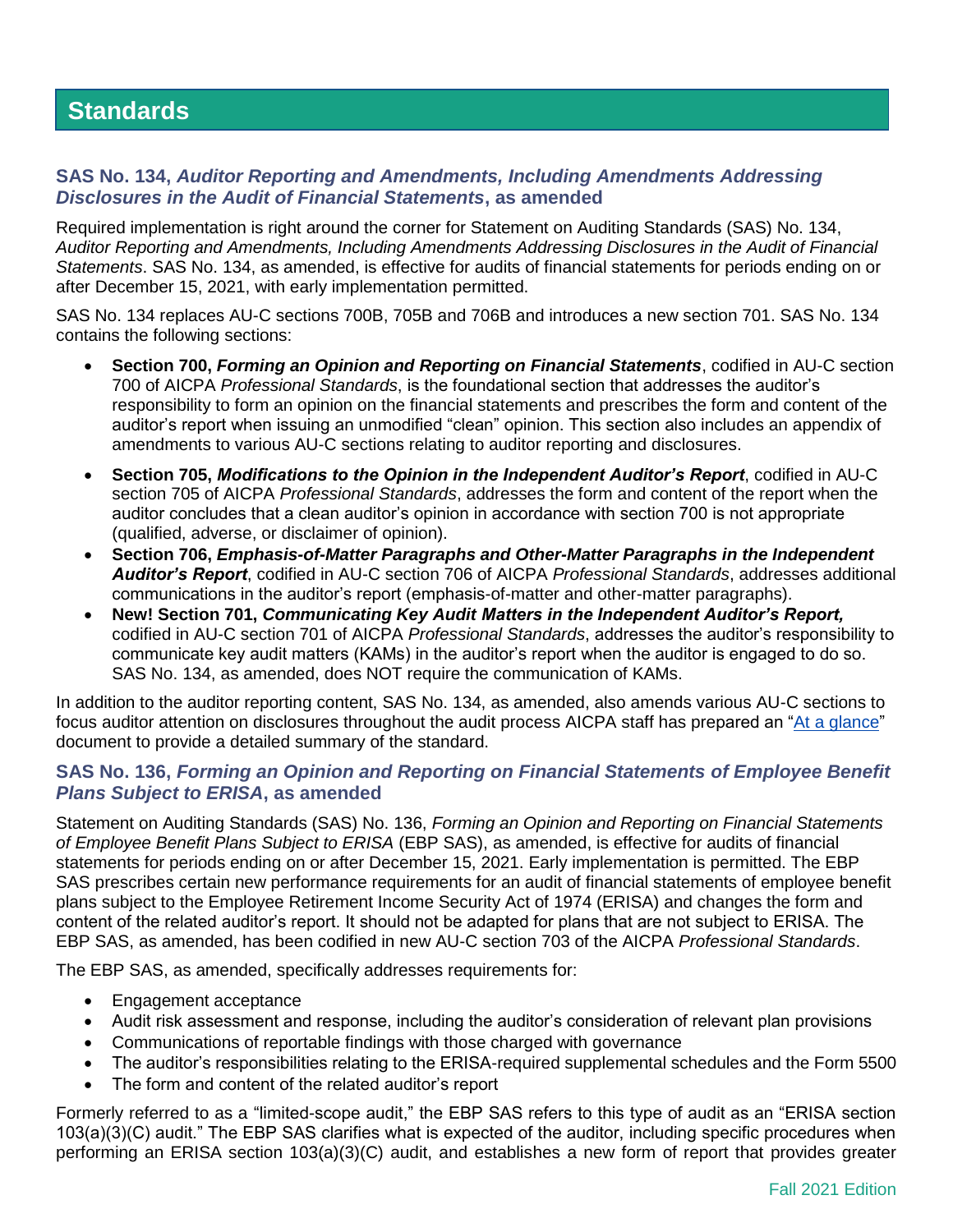transparency about the scope and nature of the audit and describes the procedures performed on the certified investment information.

#### **New FAQ for EBP Auditors**

In September 2021, the AICPA issued a new resource for auditors of ERISA plan financial statements. The *[Employee Benefit Plans Industry FAQ with Illustrative Auditor's Reports for Initial Year of Implementation of](https://www.aicpa.org/content/dam/aicpa/interestareas/frc/auditattest/downloadabledocuments/sas-136-illustrations.pdf)  [SAS No. 136, as Amended](https://www.aicpa.org/content/dam/aicpa/interestareas/frc/auditattest/downloadabledocuments/sas-136-illustrations.pdf)*, provides nonauthoritative guidance on auditor's reports for the initial implementation year of the SAS No. 136, as amended. Because ERISA requires the presentation of certain comparative financial statements, this resource provides the auditor with illustrations and options for reporting during the implementation year of SAS No. 136, as amended.

#### **Upcoming accounting standards updates (ASUs) not-for-profits (NFPs) should be familiar with at the end of 2021**

The following is a summary of FASB ASUs with initial effective dates for most NFPs beginning in calendar-year 2021 and for 2020-2021 fiscal year-ends, or with effective dates that were deferred to 2021. Also, summarized are ASUs on the horizon with effective dates for most NFPs in 2022 and later. Additional information and guidance related to a number of these ASUs can be found in this AICPA [article.](https://future.aicpa.org/resources/article/top-issues-for-not-for-profits-this-year)

#### **ASU No. 2020-04,** *Reference Rate Reform (Topic 848): Facilitation of the Effects of Reference Rate Reform on Financial Reporting*

The new guidance on reference rate reform, also discussed in this related *[Journal of Accountancy](https://www.journalofaccountancy.com/news/2020/mar/fasb-accounting-relief-for-libor-transition-23162.html)* article, provides optional expedients and exceptions for applying GAAP to contract modifications and hedging relationships, subject to meeting certain criteria, that reference the London Interbank Offered Rate (LIBOR) or another reference rate expected to be discontinued. ASU No. 2020-04 is intended to help stakeholders during the global market-wide reference rate transition period. Therefore, it will be in effect for a limited time from March 12, 2020, through December 31, 2022. See also ASU No. 2021-01, discussed below, which serves to clarify the scope of Topic 848.

#### **ASU No. 2021-01,** *Reference Rate Reform (Topic 848): Scope*

This ASU was issued to improve clarity and operability with respect to the scope of Topic 848. The standard clarifies that contract modification relief may be applied to contracts that reference LIBOR or another reference rate expected to be discontinued as a result of reference rate reform and that are affected by the discounting transition. Additionally, it simplifies the hedge accounting relief by allowing the option to remove one or more derivative instruments that were added to a hedging instrument that is affected by the discontinuance of a reference rate without hedge de-designation. Consistent with ASU No. 2020-04 above, this standard is effective immediately for all entities, including NFPs, through December 31, 2022.

#### **ASU No. 2018-08,** *Not-For-Profit Entities (Topic 958): Clarifying the Scope and Accounting Guidance for Contributions Received and Contributions Made*

This ASU was effective for nonpublic entities for transactions in which the entity was a resource recipient for annual periods beginning after December 15, 2018. However, it was effective for nonpublic entities for transactions in which the entity is the resource provider (i.e., the contributions made portion of the standard) for annual periods beginning after December 15, 2019. Therefore, NFPs may be adopting ASU No. 2018-08 for certain transactions during 2020-2021 fiscal year-ends. Implementation tools and guidance are available through the AICPA Not-for-Profit Resource Library:

- [Overview](https://future.aicpa.org/resources/article/fasb-standard-addresses-accounting-for-grants-and-contracts)
- [Implementation tool](https://future.aicpa.org/resources/download/grants-and-contracts-implementation-tool-for-not-for-profits)
- [Archived webcast](https://future.aicpa.org/resources/video/accounting-for-nonprofit-grants-and-contracts)
- [Quiz](https://media.aicpa.org/NFP/Grants_n_Contracts_Quiz/index.html)
- [Sample disclosures for resource providers](https://future.aicpa.org/resources/article/example-disclosures-for-resource-providers-and-contributions-made)

#### **ASU No. 2020-05,** *Revenue from Contracts with Customers (Topic 606) and Leases (Topic 842): Effective Dates for Certain Entities*

This ASU was issued to delay the effective dates of two significant ASUs: revenue recognition (ASC 606) and leases (ASC 842). ASU No. 2020-05 permitted private companies and NFPs that had not yet applied the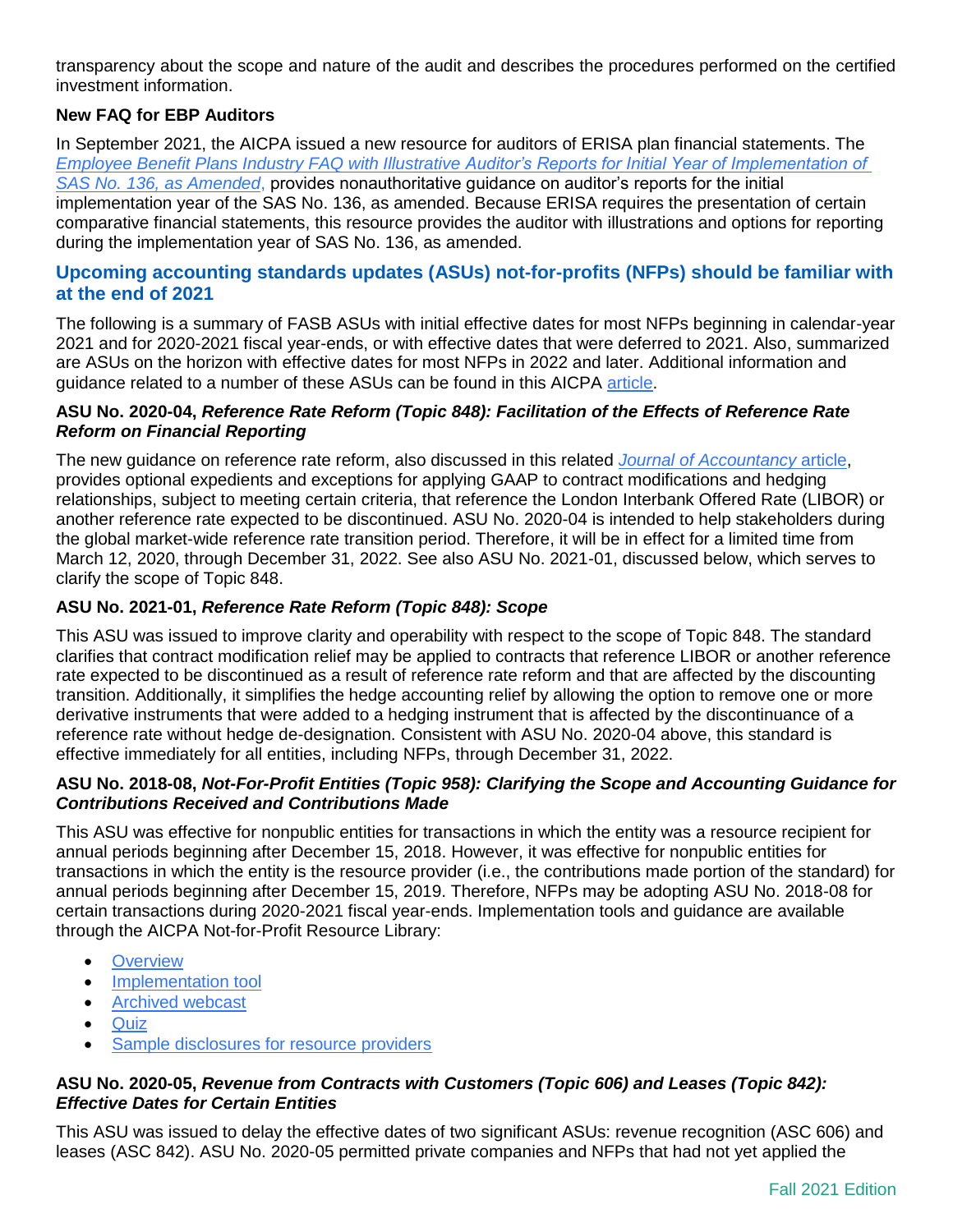revenue recognition standard to do so for annual reporting periods beginning after December 15, 2019, and for interim reporting periods within annual reporting periods beginning after December 15, 2020. As a result, NFPs may be implementing ASC 606 during 2020-2021 fiscal year-ends.

ASU No. 2020-05 also permitted private companies, private NFPs, and public NFPs that had not yet issued (or made available) their financial statements reflecting the adoption of the leases standard to apply the new standard for fiscal years beginning after December 15, 2021, and for interim periods within fiscal years beginning after December 15, 2022. As such, this ASU is effective for 2022 calendar year-ends and 2022-2023 fiscal year-ends. While the leases standard does not have required implementation dates in 2021, early application is allowed.

#### **ASU No. 2018-15,** *Customer's Accounting for Implementation Costs Incurred in a Cloud Computing Arrangement That Is a Service Contract*

The amendments in ASU No. 2018-15 align the requirements for capitalizing implementation costs incurred in a hosting arrangement that is a service contract with the requirements for capitalizing implementation costs incurred to develop or obtain internal-use software (and hosting arrangements that include an internal use software license). The ASU is effective for nonpublic entities for annual reporting periods beginning after December 15, 2020. Additional guidance on implementation of this ASU is available from the Center for Plain [English Accounting.](https://www.aicpa.org/content/dam/aicpa/interestareas/centerforplainenglishaccounting/news/2018/asu-2018-15-final.pdf?contentType=secured)

#### **Standards with later effective dates to be thinking about**

The following ASUs are not effective for NFPs in 2021; however, entities should still be aware of them so they can evaluate and adequately plan for implementation when the time comes.

#### **ASU No. 2020-07,** *Not-for-Profit Entities (Topic 958): Presentation and Disclosure by Not-for-Profit Entities for Contributed Nonfinancial Assets*

While ASU No. 2020-07 is not effective until 2022, NFPs may be considering early adoption. The ASU requires that an NFP (1) present contributed nonfinancial assets as a separate line item in the statement of activities, apart from contributions of cash and other financial assets and (2) disclose the following:

- a. A disaggregation of the amount of contributed nonfinancial assets recognized within the statement of activities by category that depicts the type of contributed nonfinancial assets.
- b. For each category of contributed nonfinancial assets recognized (as identified in (a)), qualitative information about wither nonfinancial assets were monetized or utilized; the NFP's policy (if any) about monetizing rather than utilizing contributed nonfinancial assets; donor-imposed restrictions associated with contributed nonfinancial assets; and valuation techniques, inputs, and the principal market used for determining fair value.

Amendments in this standard are effective for annual periods beginning after June 15, 2021 (calendar year 2022; fiscal year 2021-22), and interim periods within annual periods beginning after June 15, 2022. Retrospective basis is used for implementation. Early adoption is permitted. Sample disclosures are available in the ASU and [this resource.](https://future.aicpa.org/resources/article/example-gifts-in-kind-nfp-financial-statement-disclosures)

#### **ASU No. 2017-04,** *Intangibles – Goodwill and Other (Topic 350): Simplifying the Test for Goodwill Impairment*

This ASU serves to simplify the test for goodwill impairment by eliminating step 2 of the test, focusing on the lower of fair value of the reporting unit compared to the carrying value, and removing the requirement to record negative goodwill. The standard is effective for nonpublic entities for annual reporting periods beginning after December 15, 2021. Early adopting is permitted.

#### **ASU No. 2016-13,** *Financial Instruments – Credit Losses (Topic 326): Measurement of Credit Losses on Financial Instruments*

The amendments in ASU No. 2016-13 require more timely reporting and disclosure of credit loss allowances on receivables and other financial instruments not reported at fair value. Furthermore, expected losses must be based on historical experience, current conditions and reasonable (and supportable) forecasts. The ASU is effective for nonpublic entities for annual reporting periods beginning after December 15, 2022.

#### **Summary**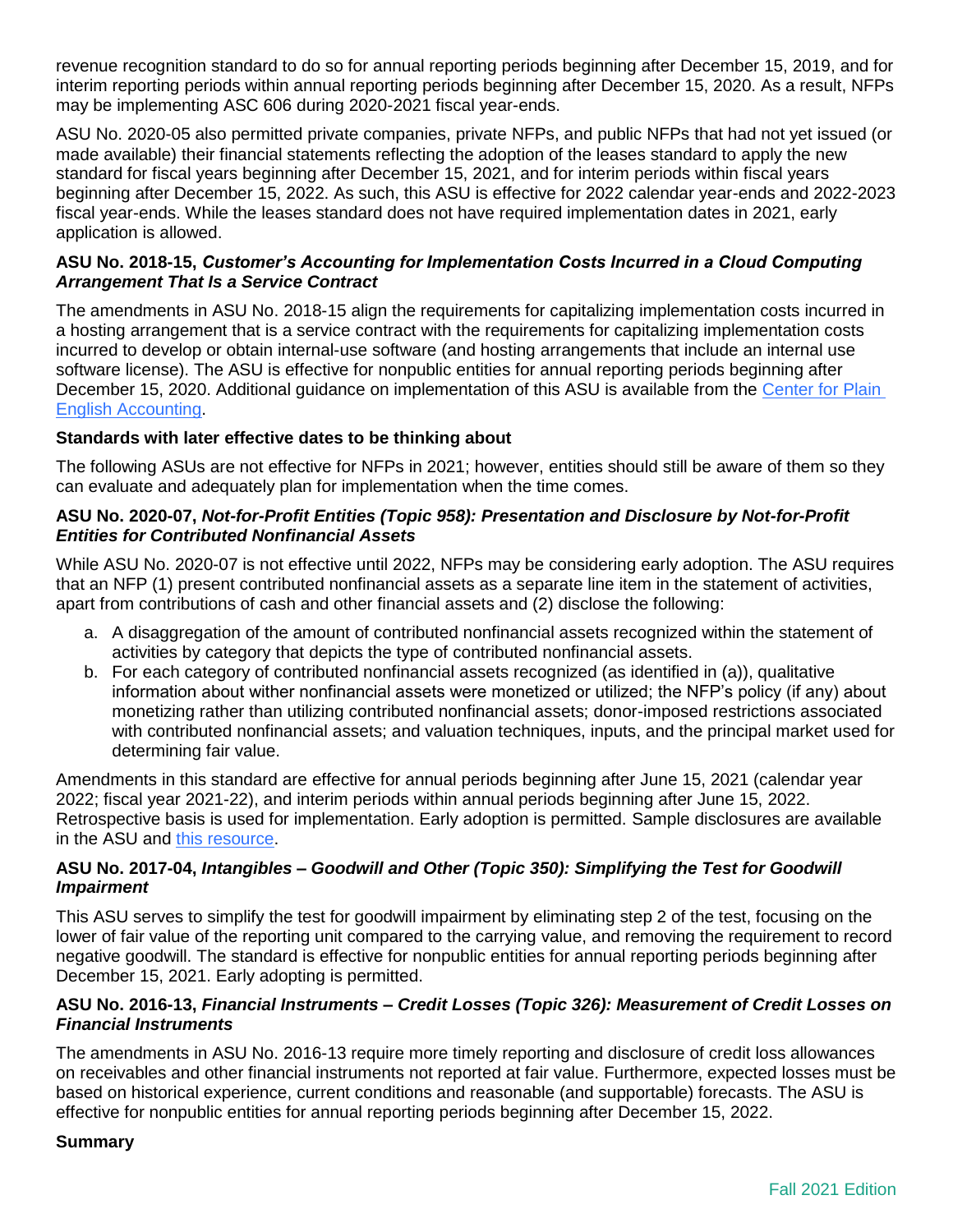Preparing for implementation of new ASUs can be a daunting task; however, it does not have to be. By taking the time and effort to evaluate and plan for adoption of new standards, entities will be better prepared for implementation making the whole process less stressful. All NFPs are different, so these ASUs will have different effects and implications depending on the nature of the entity's operations. Attending trainings, talking with colleagues and meeting with auditors are just some of the things NFPs can do to alleviate some of the stress and burden of adopting new ASUs.

#### **Additional Resources**

The following resource libraries and publications provide additional guidance and tools to assist entities with implementation of new accounting standards:

- [Not-for-Profit Financial Accounting and Reporting Resource Library](https://www.aicpa.org/interestareas/notforprofit/resources/financialaccounting.html)
- [Not-for-Profit Entities Industry Developments –](https://www.aicpa.org/cpe-learning/publication/not-for-profit-entities-industry-developments-audit-risk-alert) Audit Risk Alert
- Not-for-Profit Entities [Audit and Accounting Guide](https://www.aicpa.org/cpe-learning/publication/not-for-profit-entities-audit-and-accounting-guide-OPL)
- [AICPA Financial Reporting Center](https://www.aicpa.org/interestareas/frc.html)
- [AICPA Revenue Recognition Resource Center](https://www.aicpa.org/interestareas/frc/accountingfinancialreporting/revenuerecognition.html)

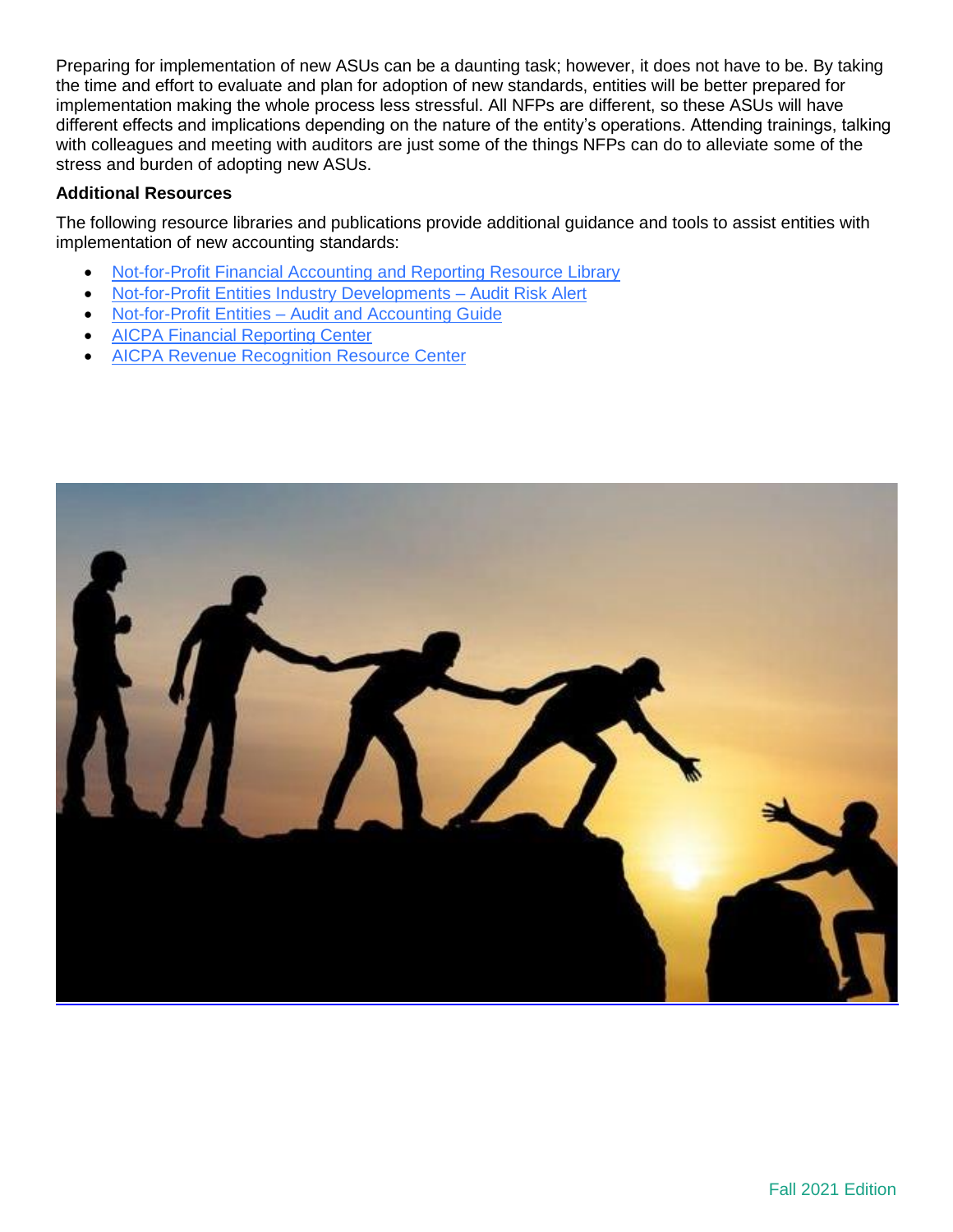# **Resources from AICPA's EAQ initiative**

Through the [Enhancing Audit Quality Initiative \(EAQ\),](https://www.aicpa.org/eaq) the AICPA shares resources and education to help you avoid the most common audit quality issues. Check out their latest resources:

## **COVID-19 Audit Implications**

As auditors navigate the challenges presented by the COVID-19 pandemic, the AICPA is available to help. The A&A resource center at [aicpa.org/covidaudit](https://future.aicpa.org/topic/audit-assurance/covid-19-audit-assurance) is updated periodically to help you with your audit engagements that are impacted by the pandemic. Here are a few resources EAQ launched since the Spring:

- EBP [article](https://www.journalofaccountancy.com/news/2021/apr/employee-benefit-plan-audits-key-documents-and-steps.html) covering documentation challenges, best practices and pandemic considerations for EBP audits from the Journal of Accountancy.
- Single audit [blog](https://www.aicpa.org/news/article/tips-for-working-with-first-time-single-audit-clients) highlighting tips for working with first-time single audit clients.
- Fraud risk [webcast](https://future.aicpa.org/cpe-learning/webcast/understanding-fraud-risks-auditing-during-the-pandemic) covering the financial impact of COVID-19 pandemic on clients to help auditors understand their responsibilities and how to respond to these risks.
- Remote auditing [course](https://www.aicpa.org/cpe-learning/course/conducting-a-remote-audit-sso) addressing risks and best practices when conducting audit procedures virtually.

#### **Risk Assessment and Response**

AICPA developed a new [course](https://www.aicpa.org/cpe-learning/webcast/you-have-a-soc-1-report-now-what) to respond to peer review findings relative to SOC report reliance.

#### **Other EAQ Updates**

The 2022 EAQ Areas of Focus were selected by a group of technical committee chairs and internal subject matter experts. Those areas will be:

- Audit evidence (including auditing remotely)
- Single audit
- Risk assessment and response
- Auditing accounting estimates
- Environmental, Social and Governance (ESG) reporting

The EAQ team recorded a [podcast](https://ethicallyspeaking.libsyn.com/ep-15-eaq-whats-it-all-about) for Ethically Speaking addressing the objectives of the initiative and issued their annual [highlights report](https://us.aicpa.org/content/dam/aicpa/eaq/eaq-highlights-report-2020.pdf) detailing activities from the preceding year and pointing readers to available resources.

## **Ethical Prompts**

#### **Don't miss your chance to weigh in**

In response to changes in practice and the environment, the Professional Ethics Executive Committee has released three exposure drafts of new and revised ethics guidance on loans to and from attest clients, unpaid fees and helping clients implement accounting standards.